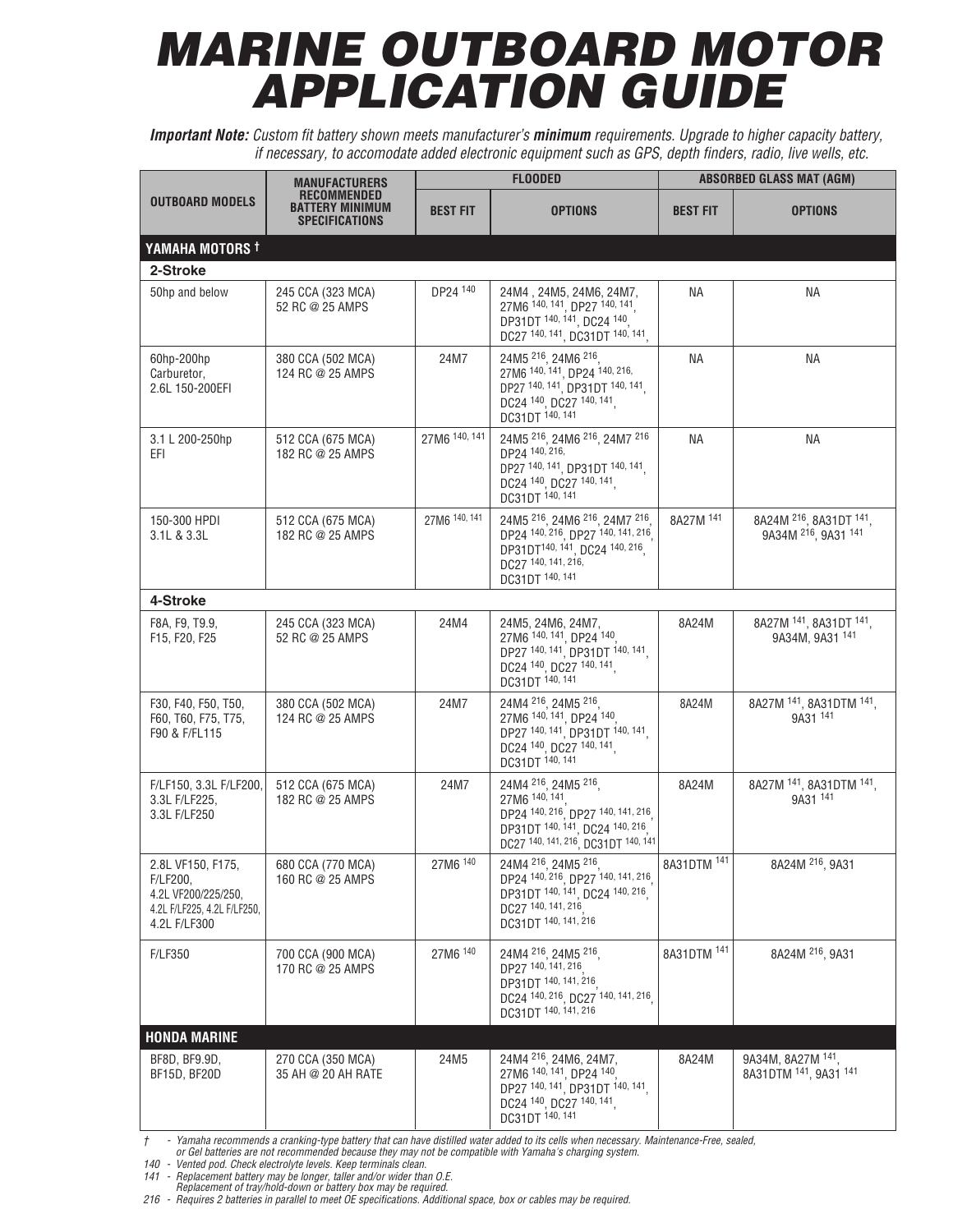| <b>OUTBOARD MODELS</b>                              | <b>MANUFACTURERS</b><br><b>RECOMMENDED</b><br><b>BATTERY MINIMUM</b><br><b>SPECIFICATIONS</b> | <b>FLOODED</b>  |                                                                                                                                                                           | <b>ABSORBED GLASS MAT (AGM)</b> |                                                              |
|-----------------------------------------------------|-----------------------------------------------------------------------------------------------|-----------------|---------------------------------------------------------------------------------------------------------------------------------------------------------------------------|---------------------------------|--------------------------------------------------------------|
|                                                     |                                                                                               | <b>BEST FIT</b> | <b>OPTIONS</b>                                                                                                                                                            | <b>BEST FIT</b>                 | <b>OPTIONS</b>                                               |
| <b>HONDA MARINE</b> (continued)                     |                                                                                               |                 |                                                                                                                                                                           |                                 |                                                              |
| BF25A, BF30A, BF25D,<br>BF30D, BF40A, BF50A         | 420 CCA (546 MCA)<br>65 AH @ 20 AH RATE                                                       | 24M7            | 24M5 216, 24M6 216,<br>27M6 140, 141, DP24 140,<br>DP27 140, 141, DP31DT 140, 141,<br>DC24 140, DC27 140, 141,<br>DC31DT 140, 141                                         | 8A24M                           | 9A31 141, 8A27 141,<br>8A31DTM 141, 9A34M 216                |
| BF40D, BF50D                                        | 582 CCA (756 MCA)<br>65 AH @ 5 AH RATE                                                        | 27M6 140, 141   | 24M5 216, 24M6 216, 27M7 216,<br>DP24 140, 216, DP27 140, 141<br>DP31DT 140, 141, DC24 140,<br>DC27 140, 141, DC31DT 140, 141,                                            | 8A31DT 141                      | 9A31 141, 8A24M,<br>8A27M 141, 9A34M 216                     |
| BF60A, BFP60A                                       | 582 CCA (756 MCA)<br>52 AH @ 5 AH RATE<br>65 AH @ 20 AH RATE                                  | 24M7            | 24M5 216, 24M6 216, 27M6 140, 141,<br>DP24 140, 216, DP27 140, 141,<br>DP31DT 140, 141, DC24 140.<br>DC27 140, 141, DC31DT 140, 141                                       | 8A31DT 141                      | 9A31 141, 8A24M,<br>8A27M 141, 9A34M 216                     |
| BF75A, BF90A                                        | 550 CCA (715 MCA)<br>70 AH @ 20 AH RATE                                                       | 24M7            | 24M5 216, 24M6 216, 27M6 140, 141,<br>DP24 140, 216, DP27 140, 141,<br>DP31DT 140, 141, DC24 140<br>DC27 140, 141, DC31DT 140, 141                                        | 8A27M 141                       | 9A31 141, 8A24M,<br>8A31DT 141, 9A34M 216                    |
| BF75D, BF90D                                        | 582 CCA (756 MCA)<br>65 AH @ 20 AH RATE                                                       | 24M7            | 24M5 216, 24M6 216, 27M6 140, 141,<br>DP24 140, 216, DP27 140, 141<br>DP31DT 140, 141, DC24 140.<br>DC27 140, 141, DC31DT 140, 141                                        | 8A31DT 141                      | 9A31 141, 8A24M,<br>8A27M 141, 9A34M 216                     |
| BF115A, BF115D,<br>BF130A, BF135A,<br><b>BF150A</b> | 622 CCA (809 MCA)<br>64 AH @ 5 AH RATE<br>80 AH @ 20 AH RATE                                  | 27M6 140, 141   | 24M6 216, 24M7 216,<br>DP24 140, 216, DP27 140, 141<br>DP31DT 140, 141, DC24 140, 216<br>DC27 140, 141, 216, DC31DT 140, 141                                              | 8A31DTM                         | 9A31 216, 9A34M 216                                          |
| BF200A, BF225A                                      | 800 CCA (1040 MCA)<br>95 AH @ 5 AH RATE<br>110 AH @ 20 AH RATE                                | 24M6 216        | 24M7 216, 27M6 140, 141, 216<br>DP24 140, 216, DP27 140, 141, 216<br>DP31DT 140, 141, 216<br>DC24 140, 216, DC27 140, 141, 216<br>DC31DT 140, 141, 216                    | 9A34M 216                       | 8A24M 216, 8A27M 141, 216,<br>8A31DT 141, 216, 9A31 141, 216 |
| <b>MERCURY MARINE</b>                               |                                                                                               |                 |                                                                                                                                                                           |                                 |                                                              |
| 2-Stroke                                            |                                                                                               |                 |                                                                                                                                                                           |                                 |                                                              |
| $6$ hp - $60$ hp                                    | 350 CCA (465 MCA)                                                                             | 24M4            | 24M5, 24M6, 24M7,<br>27M6 140, 141, DP24 140,<br>DP27 140, 141, DP31DT 140, 141,<br>DC24, DC27 140, 141<br>DC31DT 140, 141                                                | 8A24M                           | 9A34M, 9A31 141,<br>8A27M 141, 8A31DTM 141                   |
| 75hp - 125hp                                        | 450 CCA (525 MCA)                                                                             | 24M5            | 24M4, 24M6, 24M7,<br>27M6 140, 141, DP24 140<br>DP27 140, 141, DP31DT 140, 141,<br>DC24, DC27 140, 141<br>DC31DT 140, 141                                                 | 8A24M                           | 9A34M, 9A31 141,<br>8A27M 141, 8A31DTM 141                   |
| V6 Models                                           | 490 CCA (630 MCA)                                                                             | 24M5            | 24M6, 24M7, 27M6 140, 141,<br>DP24 140, DP27 140, 141<br>DP31DT 140, 141, DC24,<br>DC27 140, 141, DC31DT 140, 141                                                         | 8A24M                           | 9A34M, 9A31 141,<br>8A27M 141, 8A31DTM 141                   |
| OptiMax - All Models                                | 800 CCA (1000 MCA)<br><b>MINIMUM</b>                                                          | 24M7            | 24M4 216, 24M5 216,<br>24M6 216, 27M6 140, 141,<br>DP24 140, 216, DP27 140, 141, 216<br>DP31DT 140, 141, 216<br>DC24 140, 216, DC27 140, 141, 216<br>DC31DT 140, 141, 216 | 8A31DT                          | 9A34M 216, 9A31 141,<br>8A24M 216, 8A27M 141, 216            |

† - Yamaha recommends a cranking-type battery that can have distilled water added to its cells when necessary. Maintenance-Free, sealed,<br>or Gel batteries are not recommended because they may not be compatible with Yamaha's

*140 - Vented pod. Check electrolyte levels. Keep terminals clean.*

141 - Replacement battery may be longer, taller and/or wider than O.E.<br>Replacement of tray/hold-down or battery box may be required.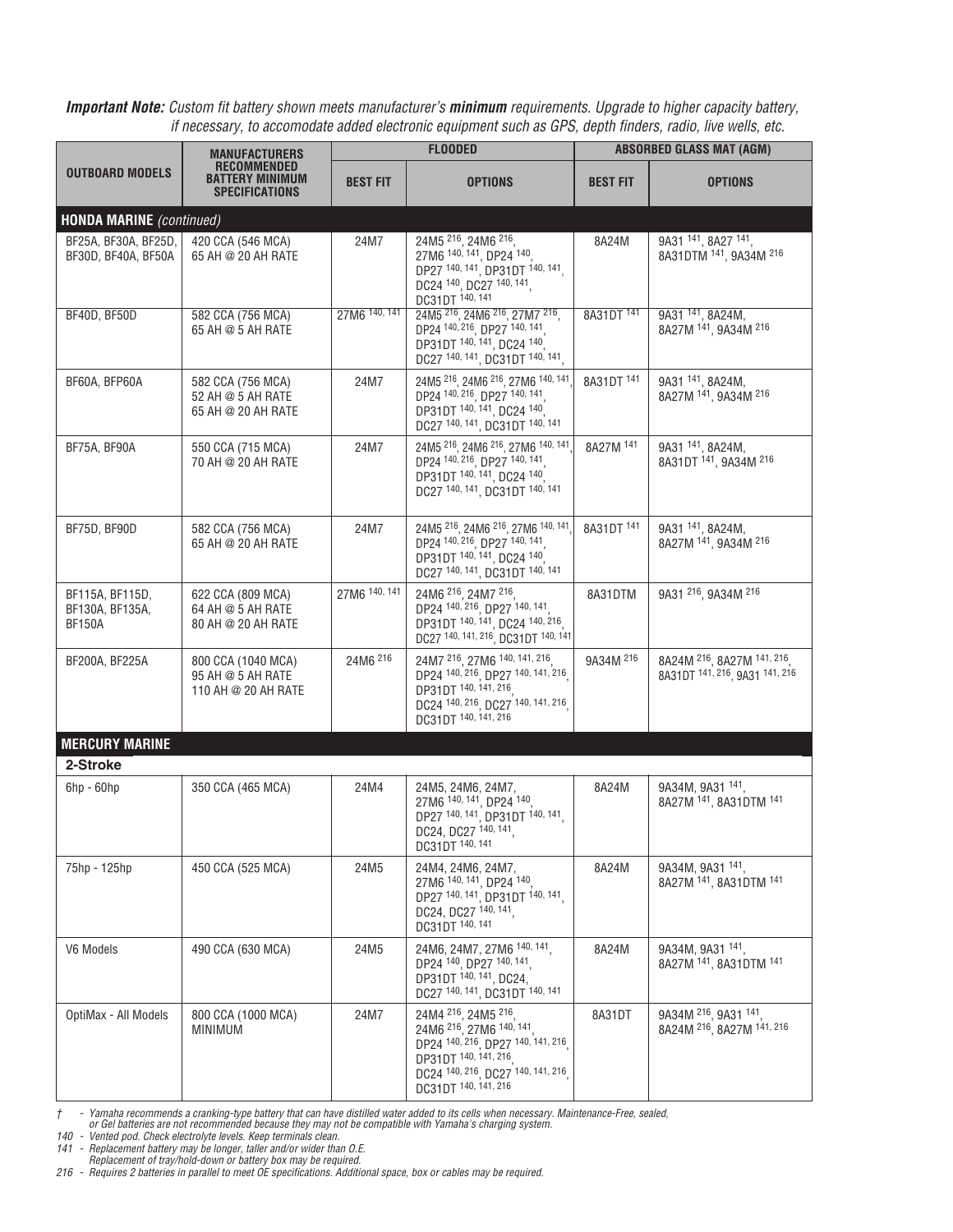| OUTBOARD MODELS                                    | <b>MANUFACTURERS</b><br><b>RECOMMENDED</b><br><b>BATTERY MINIMUM</b><br><b>SPECIFICATIONS</b> |                           | <b>FLOODED</b>                                                                                                                                   | <b>ABSORBED GLASS MAT (AGM)</b> |                                                                 |
|----------------------------------------------------|-----------------------------------------------------------------------------------------------|---------------------------|--------------------------------------------------------------------------------------------------------------------------------------------------|---------------------------------|-----------------------------------------------------------------|
|                                                    |                                                                                               | <b>BEST FIT</b>           | <b>OPTIONS</b>                                                                                                                                   | <b>BEST FIT</b>                 | <b>OPTIONS</b>                                                  |
| <b>MERCURY MARINE</b> (continued)                  |                                                                                               |                           |                                                                                                                                                  |                                 |                                                                 |
| 4-Stroke                                           |                                                                                               |                           |                                                                                                                                                  |                                 |                                                                 |
| $9.9hp - 25hp$                                     | 350 CCA (465 MCA)                                                                             | 24M4                      | 24M5, 24M6, 24M7,<br>27M6 140, 141, DP24 140,<br>DP27 140, 141, DP31DT 140, 141,<br>DC24, DC27 140, 141<br>DC31DT 140, 141                       | 8A24M                           | 9A34M, 9A31 141,<br>8A27M 141, 8A31DTM 141                      |
| 30hp - 115hp                                       | 350 CCA (750 MCA)<br>above 32°F<br>750 CCA below 32°F                                         | ABOVE 32°F<br>24M5        | ABOVE 32°F<br>24M5, 24M6, 24M7,<br>27M6 140, 141, DP24 140,<br>DP27 140, 141, DP31DT 140, 141,<br>DC24, DC27 140, 141,<br>DC31DT 140, 141        | ABOVE 32°F<br>8A24M             | ABOVE 32°F<br>9A34M, 9A31 141,<br>8A27M 141, 8A31DTM 141        |
|                                                    |                                                                                               | <b>BELOW 32°F</b><br>24M7 | <b>BELOW 32°F</b><br>27M6 140, 141                                                                                                               | <b>BELOW 32°F</b><br>9A34M      | <b>BELOW 32°F</b><br>9A31 141, 8A31DTM 141                      |
| Verado 4-Stroke*                                   |                                                                                               |                           |                                                                                                                                                  |                                 |                                                                 |
| 135 / 150 / 175 / 200<br>Verado L4,                | 800 Min. MCA with a<br>Min. 135 RC25 Rating                                                   | AGM<br><b>BATTERY</b>     | AGM<br><b>BATTERY</b>                                                                                                                            | 8A24M                           | 9A31 141, 8A31DT 141,<br>9A34M 216, 8A27M 141                   |
| 200 / 225 / 250 / 275 /<br>300 Verado L6           |                                                                                               | REQUIRED                  | REQUIRED                                                                                                                                         |                                 |                                                                 |
| <b>SUZUKI MARINE OUTBOARD MOTORS</b>               |                                                                                               |                           |                                                                                                                                                  |                                 |                                                                 |
| DF9.9 / 15 - DF25V                                 | 330 CCA or over<br>70 RC mins. or over<br>40 AH or over @ 20 AH RATE                          | 24M5                      | 24M4 216, 24M6, 24M7,<br>27M6 140, 141, DP24 140,<br>DP27 140, 141, DP31DT 140, 141,<br>DC24 140, DC27 140, 141,<br>DC31DT 140, 141              | 8A24M                           | 9A34M, 9A31,<br>8A27M 141, 8A31DT 141                           |
| DF25 - DF50<br>DF40 - DF50                         | 389 CCA or over<br>115 RC mins. or over<br>70 AH or over @ 20 AH RATE                         | 24M7                      | 24M5 216, 24M6 216, 27M6 140, 141<br>DC24, DC27 140, 141.<br>DC31DT 140, 141, DP24 140, 216,<br>DP27 140, 141, DP31DT 140, 141,                  | 8A24M                           | 9A31, 8A27M, 8A31DT,<br>9A34M 216                               |
| DF60 - DF70<br>DF90 / 115 - DF140<br>DF150 - DF175 | 512 CCA or over<br>160 RC mins, or over<br>100 AH or over @ 20 AH RATE                        | DP31DT 140, 141           | 24M5 216, 24M6 216, 24M7 216,<br>27M6 140, 141, 216, DP24 140, 216<br>DP27 140, 141, 216, DC24 140, 216<br>DC27 140, 141, 216<br>DC31DT 140, 141 | 8A31DT                          | 9A31, 8A24M, 8A27M,<br>9A34M 216                                |
| DF200 / 225 / 250 /<br>250SS                       | 670 CCA or over<br>190 RC mins. or over<br>100 AH or over @ 20 AH RATE                        | DP31DT 140, 141           | 24M6 216, 24M7 216,<br>27M6 140, 141, 216, DP24 140, 216<br>DP27 140, 141, 216, DC24 140, 216<br>DC27 140, 141, 216<br>DC31DT 140, 141, 216      | 8A31DT                          | 9A31, 9A34M 216,<br>8A24M 216, 8A27M 141, 216                   |
| DF300                                              | 770 CCA or over<br>239 RC mins, or over<br>130 AH or over @ 20 AH RATE                        | 24M7 216                  | 27M6 140, 141, 216, DP24 140, 216<br>DP27 140, 141, 216<br>DP31DT 140, 141, 216<br>DC24 140, 216, DC27 140, 141, 216<br>DC31DT 140, 141, 216     | 8A24M 216                       | 9A34M 216, 9A31 216,<br>8A24M 216, 8A27M 141, 216<br>8A31DT 216 |

\* Mercury does not recommend flooded batteries on Verado motors.

t - Yamaha recommends a cranking-type battery that can have distilled water added to its cells when necessary. Maintenance-Free, sealed,<br>or Gel batteries are not recommended because they may not be compatible with Yamaha's

*140 - Vented pod. Check electrolyte levels. Keep terminals clean.*

141 - Replacement battery may be longer, taller and/or wider than O.E.<br>Replacement of tray/hold-down or battery box may be required.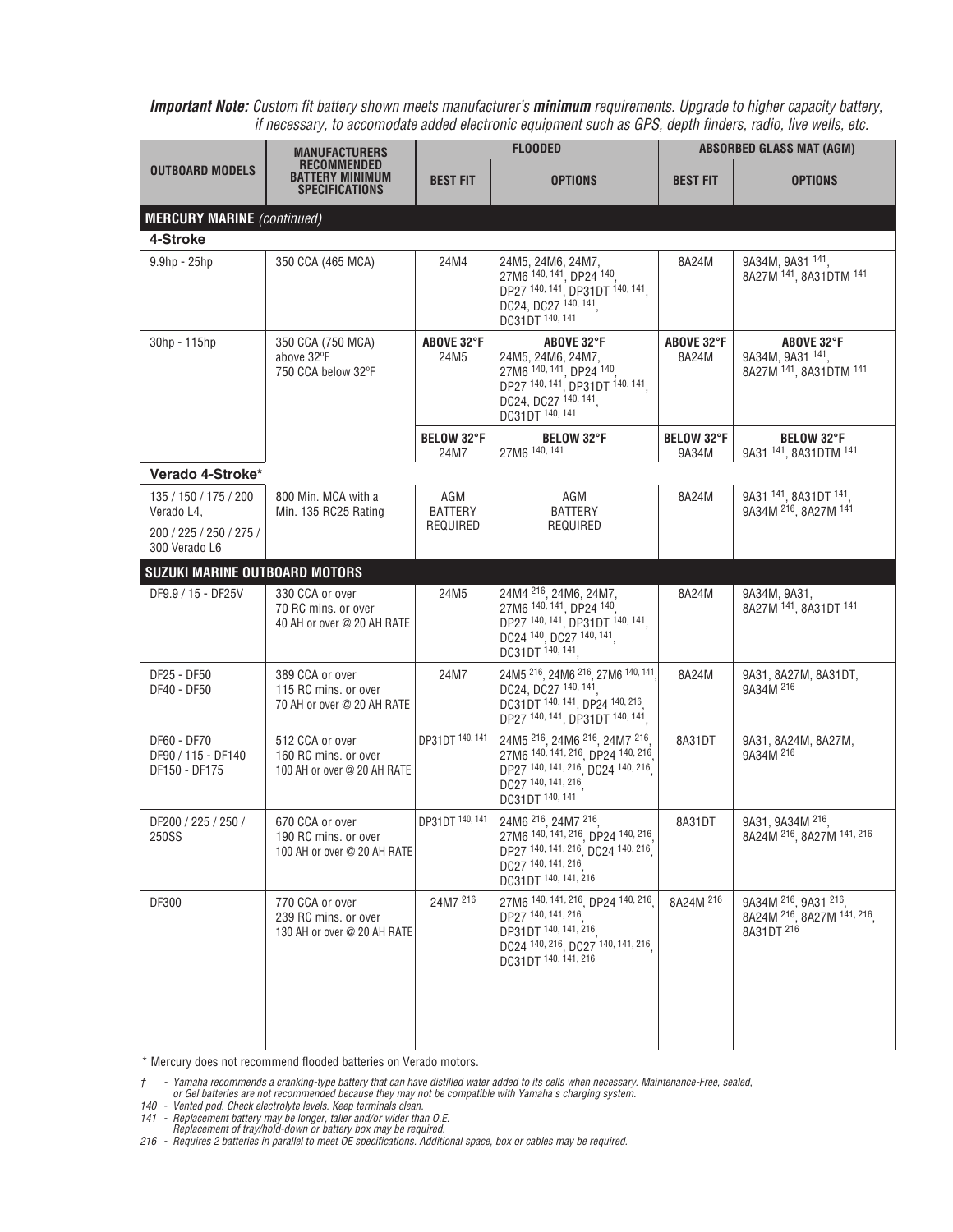| <b>OUTBOARD MODELS</b>                 | MANUFACTURERS<br>RECOMMENDED<br><b>BATTERY MINIMUM</b><br><b>SPECIFICATIONS</b>                  | <b>FLOODED</b>                    |                                                                                                                                                                                                | <b>ABSORBED GLASS MAT (AGM)</b> |                                                                         |
|----------------------------------------|--------------------------------------------------------------------------------------------------|-----------------------------------|------------------------------------------------------------------------------------------------------------------------------------------------------------------------------------------------|---------------------------------|-------------------------------------------------------------------------|
|                                        |                                                                                                  | BEST FIT                          | <b>OPTIONS</b>                                                                                                                                                                                 | <b>BEST FIT</b>                 | <b>OPTIONS</b>                                                          |
| <b>JOHNSON / EVINRUDE</b>              |                                                                                                  |                                   |                                                                                                                                                                                                |                                 |                                                                         |
| 2-Stroke                               |                                                                                                  |                                   |                                                                                                                                                                                                |                                 |                                                                         |
| V4 Carbureted &<br>9.9-50 Carbureted   | 360 CCA (465 MCA),<br>50 amp-hr minimum                                                          | ABOVE 32°F<br>24M5                | ABOVE 32°F<br>24M4 <sup>216</sup> , 24M6, 24M7,<br>27M6 140, 141, DP24, DP27 140, 141,<br>DP31DT 140, 141, DC24,<br>DC27 140, 141, DC31DT 140, 141                                             | ABOVE 32°F<br>8A24M             | ABOVE 32°F<br>9A34M, 9A31 141,<br>8A27M 141, 8A31DT 141                 |
|                                        |                                                                                                  | <b>BELOW 32°F</b><br>NА           | <b>BELOW 32°F</b><br>ΝA                                                                                                                                                                        | <b>BELOW 32°F</b><br><b>NA</b>  | <b>BELOW 32°F</b><br>NА                                                 |
| V4 Direct-Injection<br>& V6 Carbureted | 500 CCA (620 MCA),<br>or 675 CCA (845 MCA)<br>below 32°F<br>60 amp-hr minimum                    | ABOVE 32°F<br>24M7                | ABOVE 32°F<br>24M4 216, 24M5 216, 24M6 216<br>27M6 140, 141, DP24,<br>DP27 140, 141, DP31DT 140, 141,<br>DC24 140, DC27 140, 141,<br>DC31DT 140, 141                                           | ABOVE 32°F<br>8A24M             | ABOVE 32°F<br>9A31 141, 8A27M 141,<br>8A31DT 141, 9A34M 216             |
|                                        |                                                                                                  | <b>BELOW 32°F</b><br>24M7         | <b>BELOW 32°F</b><br>24M4 216, 24M5 216, 24M6 216,<br>27M6 140, 141, DP24 140, 216<br>DP27 140, 141, 216, DP31DT 140, 141.<br>DC24 140, 216, DC27 140, 141, 216<br>DC31DT 140, 141, 216        | <b>BELOW 32°F</b><br>8A31DT 141 | <b>BELOW 32°F</b><br>9A31 141, 9A34M 216,<br>8A24M 216, 8A27M 141, 216  |
| V6 Direct-Injection                    | 675 CCA (845 MCA) or<br>750 CCA (940 MCA)<br>below 32°F<br>107 amp-hr in EXTREME<br>applications | ABOVE 32°F<br>24M7 <sup>216</sup> | ABOVE 32°F<br>24M6 216, 27M6 140, 141, 216,<br>DP24 140, 216, DP27 140, 141, 216<br>DP31DT 140, 141, 216<br>DC24 140, 216, DC27 140, 141, 216<br>DC31DT 140, 141, 216                          | ABOVE 32°F<br>9A34M 216         | ABOVE 32°F<br>9A31 216, 8A24M 216,<br>8A27M 141, 216, 8A31DT 216        |
|                                        |                                                                                                  | <b>BELOW 32°F</b><br>24M7 216     | <b>BELOW 32°F</b><br>24M6 216, 27M6 140, 141, 216<br>DP24 140, 216, DP27 140, 141, 216<br>DP31DT 140, 141, 216<br>DC24 140, 216, DC27 140, 141, 216<br>DC31DT 140, 141, 216                    | <b>BELOW 32°F</b><br>9A34M 216  | <b>BELOW 32°F</b><br>9A31 216, 8A24M 216,<br>8A27M 141, 216, 8A31DT 216 |
| 40hp-90hp<br>Evinrude E-TEC            | 675 CCA (845 MCA),<br>or 750 CCA (940<br>MCA) below 32°F                                         | ABOVE 32°F<br>24M7                | ABOVE 32°F<br>24M4 216, 24M5 216, 24M6 216,<br>27M6 140, 141, DP24 140, 216<br>DP27 140, 141, 216<br>DP31DT 140, 141, 216<br>DC24 140, 216, DC27 140, 141, 216<br>DC31DT 140, 141, 216         | ABOVE 32°F<br>9A34M             | ABOVE 32°F<br>9A31 141, 8A31DT 141,<br>8A24M 216, 8A27M 141, 216        |
|                                        |                                                                                                  | <b>BELOW 32°F</b><br>24M7         | <b>BELOW 32°F</b><br>24M4 216, 24M5 216, 24M6 216,<br>27M6 140, 141, DP24 140, 216,<br>DP27 140, 141, 216<br>DP31DT 140, 141, 216<br>DC24 140, 216, DC27 140, 141, 216<br>DC31DT 140, 141, 216 | <b>BELOW 32°F</b><br>9A34M      | <b>BELOW 32°F</b><br>9A31 141, 8A31DT 141,<br>8A24M 216, 8A27M 141, 216 |

† - Yamaha recommends a cranking-type battery that can have distilled water added to its cells when necessary. Maintenance-Free, sealed,<br>or Gel batteries are not recommended because they may not be compatible with Yamaha's

*140 - Vented pod. Check electrolyte levels. Keep terminals clean.*

141 - Replacement battery may be longer, taller and/or wider than O.E.<br>Replacement of tray/hold-down or battery box may be required.